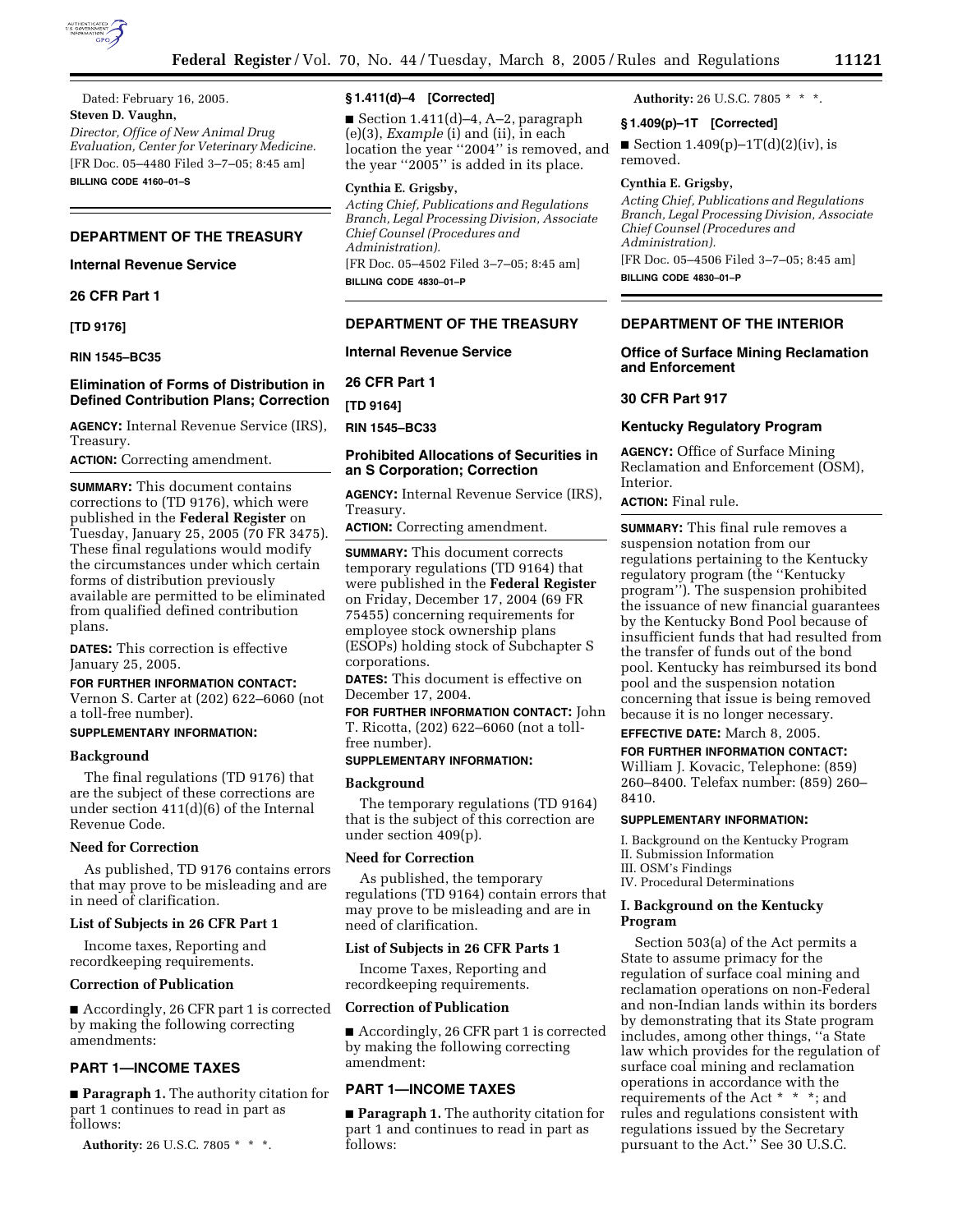$1253(a)(1)$  and  $(7)$ . On the basis of these criteria, the Secretary of the Interior conditionally approved the Kentucky program on May 18, 1982. You can find background information on the Kentucky program, including the Secretary's findings, the disposition of comments, and conditions of approval in the May 18, 1982, **Federal Register** (47 FR 21434). You can also find later actions concerning Kentucky's program and program amendments at 30 CFR 917.11, 917.12, 917.13, 917.15, 917.16 and 917.17.

# **II. Submission Information**

In a **Federal Register** notice dated May 13, 2004, we published a final rule indicating that we were not approving an amendment to the Kentucky program (69 FR 26500). The amendment transferred \$3,840,000 from the Kentucky Bond Pool Fund to the General Fund for the 2002–2003 and 2003–2004 fiscal years. In the same notice, we also suspended Kentucky's use of the Bond Pool Fund to provide new financial guarantees. Our decision was codified at 30 CFR 917.17(c). By letter dated July 12, 2004, Kentucky notified us that \$3,840,000 would be transferred from the General Fund into the Bond Pool Fund by authority of the Governor (Administrative Record No. KY–1629). By letter dated July 15, 2004, we noted that Executive Order 2004– 753 effected the transfer of the \$3,840,000 from the General Fund into the Bond Pool Fund and notified Kentucky that the transfer satisfies our concerns and that we were therefore terminating our suspension of the use of the Bond Pool Fund (Administrative Record No. KY–1632).

### **III. OSM's Findings**

As a result of the transfer of \$3,840,000 into the Bond Pool Fund as specified in the letter dated July 12, 2004, and our subsequent termination of the suspension on July 15, 2004, the Director has determined that the suspension notation at 30 CFR 917.17(c) is no longer required, and should be removed. Accordingly, we are removing the suspension notation.

#### **IV. Procedural Determinations**

#### *Executive Order 12630—Takings*

This rule does not have takings implications. The removal of the suspension notation at 30 CFR 917.17(c) merely acknowledges the transfer of funds into the Kentucky Bond Pool by the State.

# *Executive Order 12866—Regulatory Planning and Review*

This rule is exempted from review by the Office of Management and Budget under Executive Order 12866.

## *Executive Order 12988—Civil Justice Reform*

The Department of the Interior has conducted the reviews required by section 3 of Executive Order 12988 and has determined that this rule meets the applicable standards of subsections (a) and (b) of that section. However, these standards are not applicable to the actual language of State regulatory programs and program amendments because each program is drafted and promulgated by a specific State, not by OSM. Under sections 503 and 505 of SMCRA (30 U.S.C. 1253 and 1255) and the Federal regulations at 30 CFR 730.11, 732.15, and 732.17(h)(10), decisions on proposed State regulatory programs and program amendments submitted by the States must be based solely on a determination of whether the submittal is consistent with SMCRA and its implementing Federal regulations and whether the other requirements of 30 CFR parts 730, 731, and 732 have been met.

## *Executive Order 13132—Federalism*

This rule does not have federalism implications. SMCRA delineates the roles of the Federal and State governments with regard to the regulation of surface coal mining and reclamation operations. One of the purposes of SMCRA is to ''establish a nationwide program to protect society and the environment from the adverse effects of surface coal mining operations.'' Section 503(a)(1) of SMCRA requires that State laws regulating surface coal mining and reclamation operations be ''in accordance with'' the requirements of SMCRA, and section 503(a)(7) requires that State programs contain rules and regulations ''consistent with'' regulations issued by the Secretary pursuant to SMCRA.

## *Executive Order 13175—Consultation and Coordination With Indian Tribal Governments*

In accordance with Executive Order 13175, we have evaluated the potential effects of this rule on Federallyrecognized Indian tribes and have determined that the rule does not have substantial direct effects on one or more Indian tribes, on the relationship between the Federal Government and Indian tribes, or on the distribution of power and responsibilities between the Federal Government and Indian tribes.

The basis for this determination is our decision on a State regulatory program and does not involve a Federal regulation involving Indian lands.

# *Executive Order 13211—Regulations That Significantly Affect the Supply, Distribution, or Use of Energy*

On May 18, 2001, the President issued Executive Order 13211 which requires agencies to prepare a Statement of Energy Effects for a rule that is (1) considered significant under Executive Order 12866, and (2) likely to have a significant adverse effect on the supply, distribution, or use of energy. Because this rule is exempt from review under Executive Order 12866 and is not expected to have a significant adverse effect on the supply, distribution, or use of energy, a Statement of Energy Effects is not required.

## *Administrative Procedure Act*

This final rule has been issued without prior notice or opportunity for public comment. The Administrative Procedure Act (APA) (5 U.S.C. 553) provides an exception to the notice and comment procedures when an agency finds there is good cause for dispensing with such procedures on the basis that they are unnecessary. We have determined that under 5 U.S.C. 553(b)(3)(B), good cause exists for dispensing with the notice of proposed rulemaking and public comment procedures. For the reasons previously stated, the rule removes a suspension status notation from the Code of Federal Regulations at 30 CFR 917.17(c). This action does not constitute our decision to terminate the suspension of Kentucky's use of the Bond Pool Fund. That decision was made on July 15, 2004. Rather, the removal of the suspension notation pertaining to the use of the Bond Pool Fund merely acknowledges the return of the \$3,840,000 previously transferred out of the Bond Pool Fund, and our July 15, 2004, decision to terminate our suspension. When we removed the suspension, we reactivated that portion of the State regulatory program previously approved. For these same reasons, we believe there is good cause under 5 U.S.C. 553(d)(3) of the APA to have the rule become effective on a date that is less than 30 days after the date of publication in the **Federal Register**.

### *National Environmental Policy Act*

This rule does not require an environmental impact statement because section 702(d) of SMCRA (30 U.S.C. 1292(d)) provides that agency decisions on proposed State regulatory program provisions do not constitute